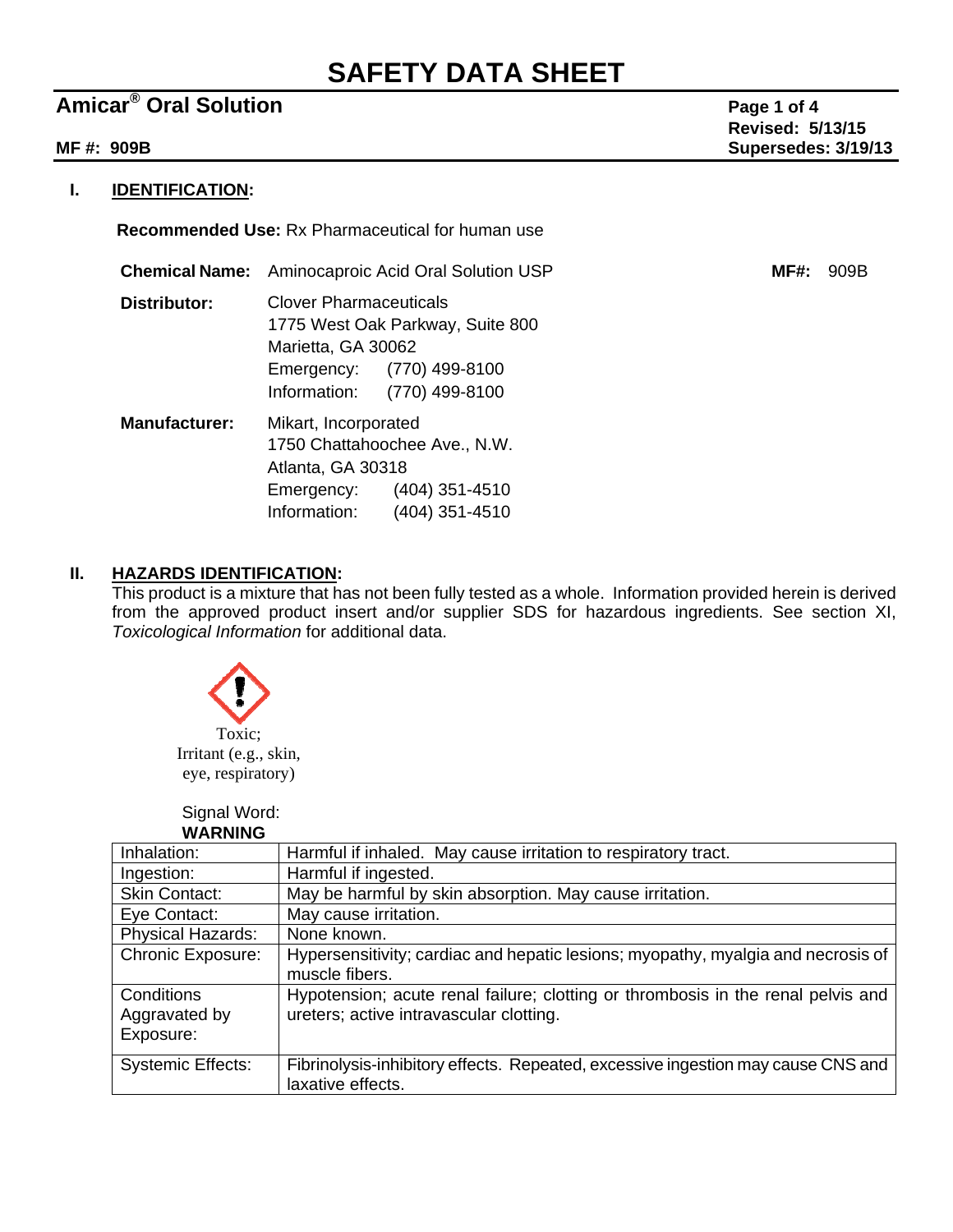## **Amicar<sup>®</sup> Oral Solution Page 2 of 4**

 **Revised: 5/13/15 MF #: 909B Supersedes: 3/19/13** 

#### **III. COMPOSITION / INFORMATION ON INGREDIENTS:**

#### **Contains:**

| Active Ingredient:           | <b>CAS Number:</b> | Strength:                |                    |
|------------------------------|--------------------|--------------------------|--------------------|
| Aminocaproic Acid            | $60 - 32 - 2$      | 1.25 g per $5$ mL        |                    |
| Inactive Ingredient:         | <b>CAS Number:</b> | Inactive Ingredient:     | <b>CAS Number:</b> |
| Citric Acid                  | 77-92-9            | Propylparaben            | $94 - 13 - 3$      |
| Edetate Disodium             | 6381-92-6          | <b>Sorbitol Solution</b> | $50 - 70 - 4$      |
| Methylparaben                | 99-76-3            | N&A Raspberry Flavor     | N/A                |
| <b>Purified Water</b>        | 7732-18-5          | Saccharin Sodium         | 128-44-9           |
| <b>Artificial Bitterness</b> | N/A                |                          |                    |

#### **IV. FIRST AID MEASURES:**

**General:** In case of accident involving illness, seek medical advice immediately.

**Eye Contact:** Remove contact lenses. Immediately flush eyes with plenty of water for at least 15 minutes. Obtain medical attention.

**Skin Contact:** Remove contaminated clothing. Flush skin with plenty of water. Obtain medical attention. **Inhalation:** Remove to fresh air. Seek medical advice immediately. If not breathing, trained personnel should give artificial respiration. If difficulty in breathing, trained personnel should give oxygen. **Ingestion:** Seek medical advice immediately. Provide container labeling or SDS if possible.

#### **V. FIRE FIGHTING MEASURES:**

 **Extinguishing media:** Use extinguishing media appropriate to the surrounding fire. **Special considerations:** Toxic gases and vapors may be released if involved in a fire.

#### **VI. ACCIDENTAL RELEASE MEASURES:**

**Small spill:** Utilize appropriate personal protective equipment. Gather spilled material and place in a glass or plastic container. Assess and document the amount of material collected.

**Large spill:** Contain spill to the extent possible using available absorbents. Prevent entry into water systems, surface waters, or groundwater. Notify the appropriate emergency response personnel. Do not attempt clean-up without appropriate protective equipment.

#### **VII. HANDLING AND STORAGE:**

Store at 20°C to 25°C (68°F to 77°F) [See USP controlled room temperature]. This product is best stored in the original container.

#### **VIII. EXPOSURE CONTROLS / PERSONAL PROTECTION:**

#### **Exposure Limits:** Not established.

### **Personal Protection Recommendations:**

Ventilation: A local and/or general exhaust system is recommended to minimize airborne contaminants. Respirator: Use a powered or air-purifying respirator meeting an approved standard if indicated by environmental assessment. Selection should be based upon anticipated exposure and capacity of respirator.

Gloves: Impervious gloves should be worn.

Clothing: Wear clean, body-covering protective clothing that is suitable for the task being performed. Eye Protection: Utilize safety eyewear that complies with an approved standard when protection from splash, mist or dust is required.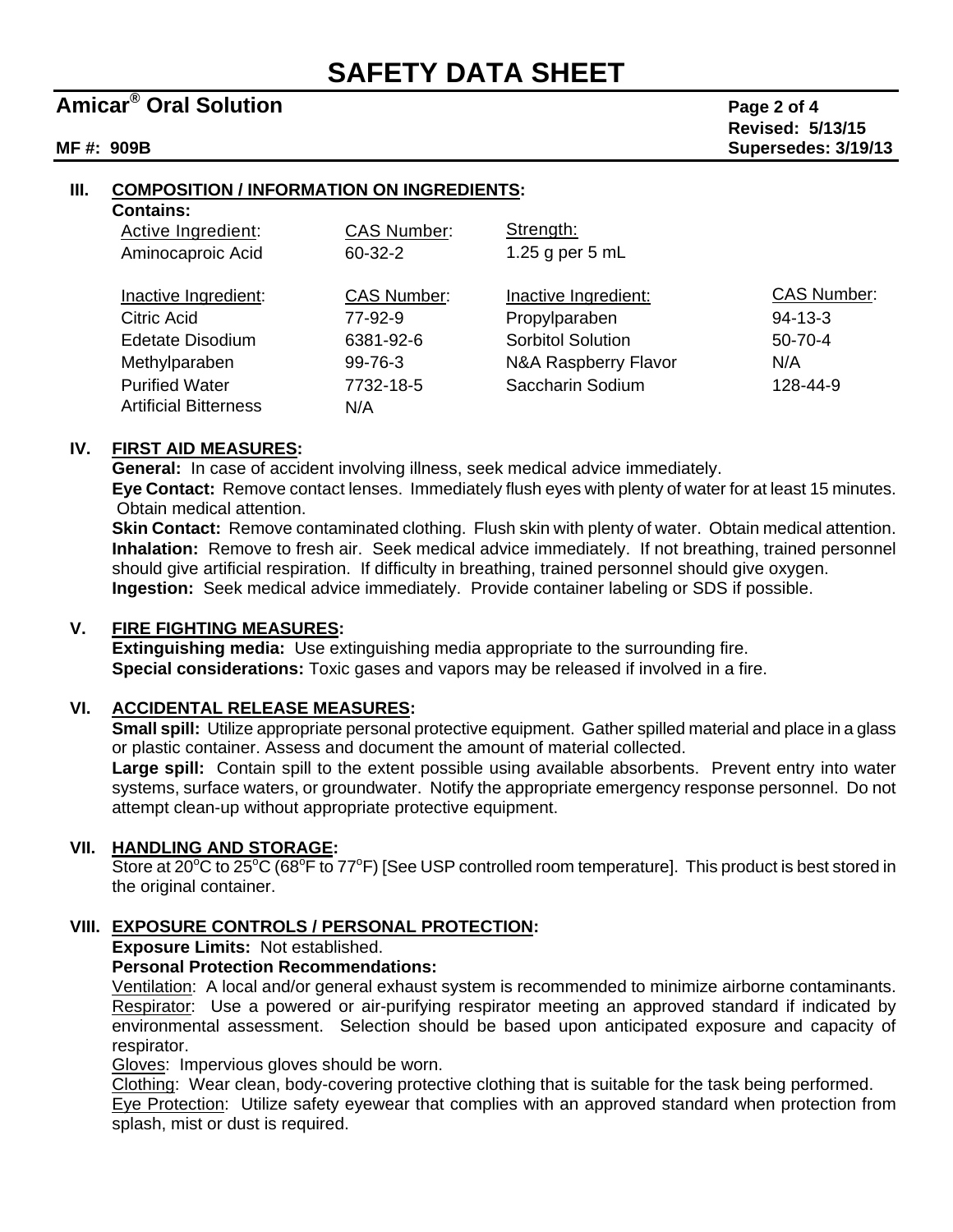# **SAFETY DATA SHEET**

## **Amicar<sup>®</sup> Oral Solution Page 3 of 4**

 **Revised: 5/13/15 MF #: 909B Supersedes: 3/19/13** 

**IX. PHYSICAL AND CHEMICAL PROPERTIES: Product Strength:** Aminocaproic Acid USP: 1.25 g per 5 mL  **Physical State:** liquid **Color:** colorless to slightly yellow **Shape:** N/A **Deboss/Imprint:** N/A **Aroma:** Raspberry  **Specific Gravity:** 1.06 – 1.16  **pH:** 6.0 – 6.5  **Boiling point:** Unknown (20% of this mixture has a boiling point of 221°F)

Flashpoint, Viscosity, Vapor pressure, Odor threshold, Vapor density, Upper/lower flammability or explosive limits, Relative density, Melting point/Freezing point, Solubility, Partition coefficient: n-octanol/water, Autoignition temperature, Evaporation rate, and Decomposition temperature: No information available

### **X. STABILITY AND REACTIVITY:**

 **Stability:** Stable under normal conditions of use.  **Hazardous Decomposition Products:** Toxic gases and vapors may be released if involved in a fire. **Incompatibilities:** Not established. This product is a mixture that has not been tested as a whole.

### **XI. TOXICOLOGICAL INFORMATION:**

Not fully established. This product is a mixture that has not been fully tested as a whole. Information provided herein is derived from the approved product insert and/or supplier SDS for active ingredients.

| Toxicity data:   | Aminocaproic Acid: Oral LD50 (mouse)=14300 mg/kg                       |  |  |  |
|------------------|------------------------------------------------------------------------|--|--|--|
|                  | Intravenous LD50 (rat)=3300 mg/kg                                      |  |  |  |
|                  | Subcutanous LD50 (mouse)=5790 mg/kg                                    |  |  |  |
|                  | Intravenous LD50 (dog)=2150 mg/kg                                      |  |  |  |
| Carcinogenicity: | No adequate studies in animals have been performed to determine the    |  |  |  |
|                  | carcinogenic potential of this product.                                |  |  |  |
| Reproductive     | Pregnancy Category C. No adequate or well-controlled studies have been |  |  |  |
| Effects:         | conducted with this product.                                           |  |  |  |

#### **XII. ECOLOGICAL INFORMATION:**

Not established. This product is a mixture that has not been tested as a whole.

#### **XIII. DISPOSAL CONSIDERATIONS:**

Ensure compliance with local, state and federal regulations.

#### **XIV. TRANSPORT INFORMATION:**

Refer to the bill of lading for proper shipping information.  **Special considerations:** N/A

#### **XV. REGULATORY INFORMATION:**

Individual containers are labeled in accordance with U.S. FDA regulations for finished pharmaceutical products.

 **Drug Status:** Rx Only

**Schedule**: Non-controlled

Product may be considered a hazardous material according to OSHA 29 CFR 1910.1200 regulatory standards.